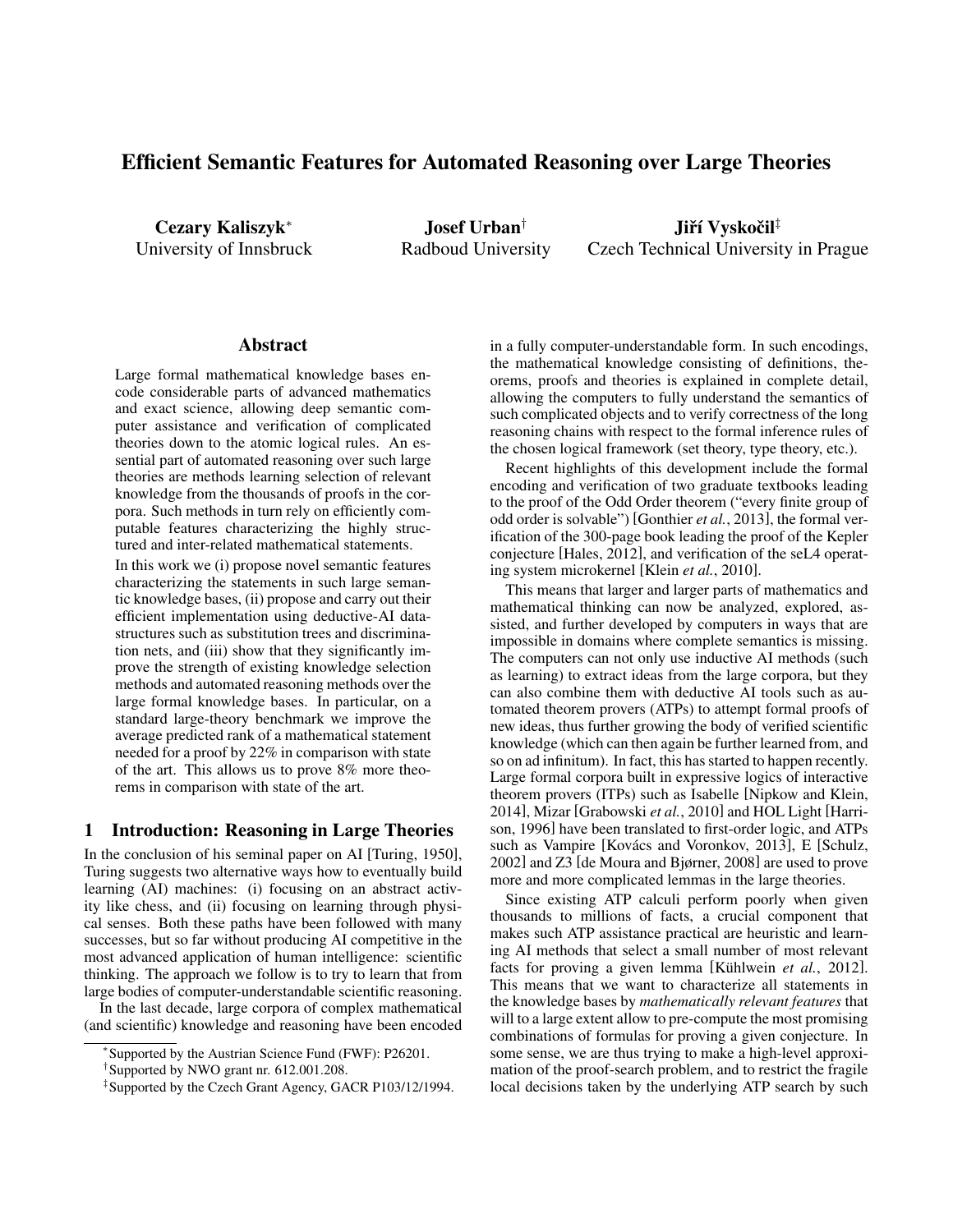high-level knowledge about what makes sense globally and what is likely a blind alley.<sup>1</sup> The question is how to design efficient features that will make such global approximative methods as good as possible. This is the subject of this paper.

### Contributions

1. Semantic features for characterizing mathematical statements. We propose matching, abstraction and unification features and their combinations as a suitable means for characterizing statements in large mathematical corpora written in expressive logical frameworks (Section 4).

2. Fast semantic feature-extraction mechanisms. The crucial idea making the use of semantic features feasible is that such features often correspond to the nodes of fast deductive-AI data-structures such as substitution trees and discrimination nets. We implement and optimize such feature extraction mechanisms and demonstrate that they scale very well even on the largest formal corpora, achieving extraction times below 100 seconds for over hundred thousand formulas (Sections 5 and 6).

3. Improved Premise-Selection Performance. We evaluate the performance of the semantic features when selecting suitable premises for proofs and compare them to the old features using standard machine-learning metrics such as Recall, Precision, AUC, etc. The newly proposed features improve the average predicted rank of a mathematical statement needed for a proof by 22% in comparison with the best old features.

4. Improved Theorem-Proving Performance. We compare the overall performance of the whole featurecharacterization/learning/theorem-proving stack for the new and old features and their combinations. The improved machine-learning performance translates to 8% more theorems proved automatically over the standard MPTP2078 large-theory benchmark, getting close to the ATP performance obtained by using human-selected facts (Section 7).

# 2 The Large-Theory Setting: Premise Selection and Learning from Proofs

The object of our interest is a large mathematical corpus, understood as a set  $\Gamma$  of formally stated theorems, each with zero or more proofs. $2$  Examples of such corpora are the Mizar Mathematical Library (MML),<sup>3</sup> the Isabelle Archive of Formal Proofs (AFP),<sup>4</sup> and the Flyspeck (Formal Proof of the Kepler Conjecture) development<sup>5</sup> done in HOL Light. Such large corpora contain tens to hundreds of thousands of proved statements. To be able to do many ATP experiments,<sup>6</sup> smaller benchmarks have been defined as meaningful subsets



Figure 1: Theorem proving over large formal corpora. The corpus contains many lemmas that can be used to prove a new conjecture (user query). The corpus comes with many formal proofs that can be mined, i.e., used to learn which lemmas (premises) are most relevant for proving particular conjectures (queries). The strength of the learning methods depends on designing *mathematically relevant features* faithfully characterizing the statements. When a new conjecture is attempted, the learners trained on the corpus rank the available lemmas according to their estimated relevance for the conjecture, and pass a small number (cutoff segment) of the best-ranked lemmas to ATP systems, which then attempt a proof.

of the large corpora. Here we rely on the MPTP2078 benchmark [Alama *et al.*, 2014] used in the 2012 CASC@Turing ATP competition [Sutcliffe, 2013] of the Alan Turing Centenary Conference.<sup>7</sup>

In this setting, the task that we are interested in is to automatically prove a new conjecture given all the available theorems. Because the performance of existing ATP methods degrades considerably [Urban *et al.*, 2010; Hoder and Voronkov, 2011] when given large numbers of redundant axioms, our research problem is to estimate the facts that are most likely to be useful in the final proof. Following [Alama *et al.*, 2014] we define:

Definition 1 (*Premise selection problem*). Given an ATP A, a corpus Γ and a conjecture c, predict those facts from Γ that are likely to be useful when A searches for a proof of c.

The currently strongest premise selection methods use machine learning on the proofs of theorems in the corpus, such as naive Bayes, distance-weighted  $k$ -nearest neighbor, kernel methods, and basic ensemble methods [Kühlwein *et al.*, 2012; Kühlwein *et al.*, 2013; Kaliszyk and Urban, 2013b; 2013a; 2014]. It is possible that a particular fact is useful during a proof search without being used in the final formal proof object. Such cases are however rare and hard to detect efficiently. Therefore the relation of *being useful during the proof search* is usually approximated by *being used in the final proof*. Additionally, the learning setting is usually simplified by choosing at most one ("best") proof for each theorem c [Kuehlwein and Urban, 2013], and representing the proof of c as a set of theorems  $P(c)$  used in the proof. The query and update speed is important: in the ITP setting there are a number of alternative (usually less automated) theoremproving techniques that can be used if full automation is weak or slow. Likewise, the learning systems should quickly digest and adapt to new theorems and proofs. The overall largetheory setting is shown in Figure 1.

 $1$ Obviously, when developed, such guiding methods can be also tried directly inside the ATP calculi. See for example the hints method [Veroff, 1996], a similar work done for E [Schulz, 2000], and the MaLeCoP system [Urban *et al.*, 2011].

<sup>&</sup>lt;sup>2</sup>We treat axioms and definitions as theorems with empty proof. In general, a theorem can have several alternative proofs.

<sup>3</sup>http://mizar.org/

<sup>4</sup>http://afp.sourceforge.net/

<sup>5</sup>https://code.google.com/p/flyspeck/

<sup>&</sup>lt;sup>6</sup>A large number of ATP experiments is expensive. The ATPs are usually run with time limits between 1 second and 300 seconds.

<sup>7</sup>http://www.turing100.manchester.ac.uk/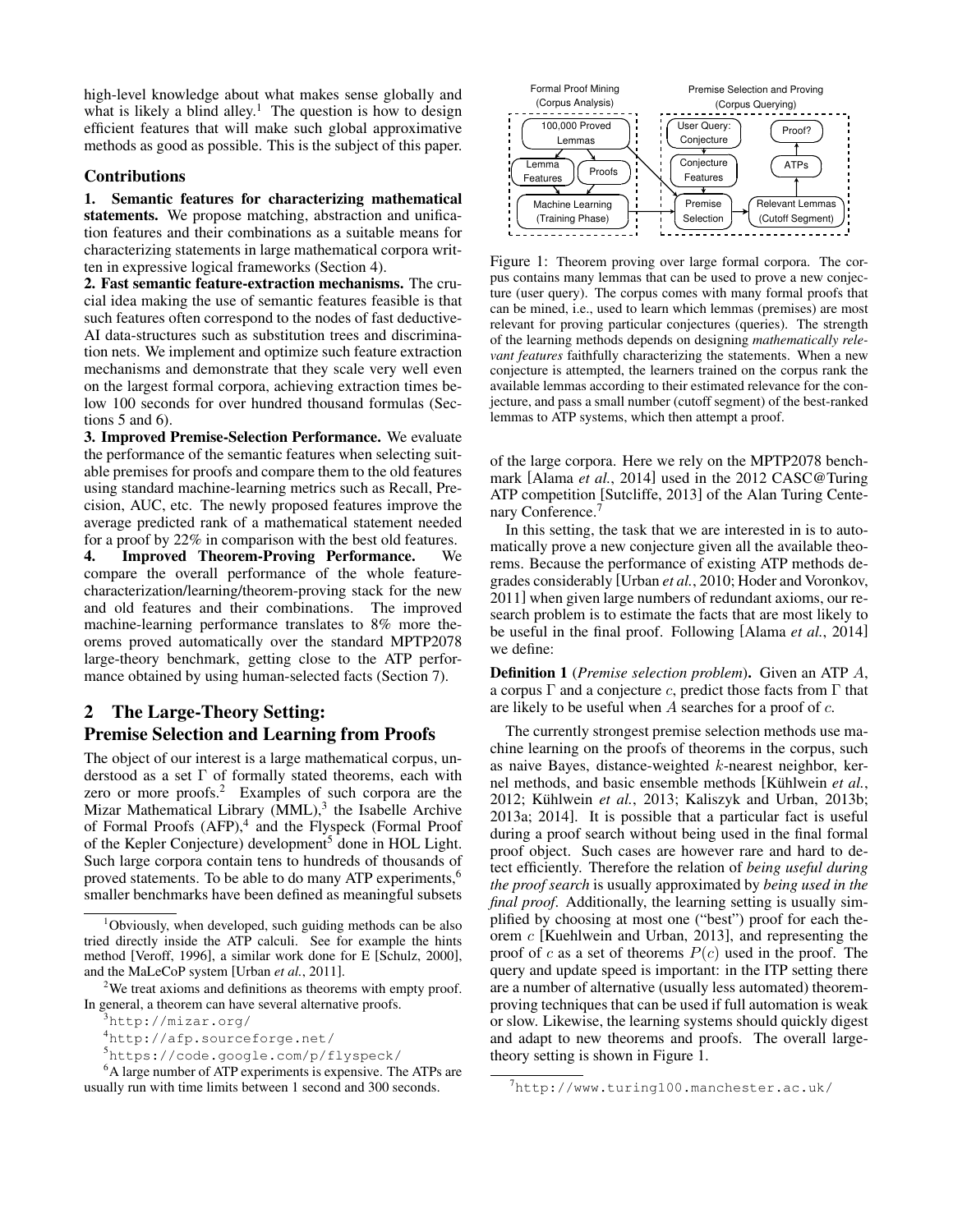Assuming a method  $F$  for extracting mathematically relevant features characterizing the theorems, this setting leads to the following *multi-label learning task*: Each proved theorem  $c \in \Gamma$  produces a training example consisting of  $F(c)$ and  $P(c)$ , i.e., given the features  $F(c)$  we want the trained predictor to recommend the labels  $P(c)$ . The learning methods mentioned above are typically used as rankers: given the features of a new conjecture  $c$ , the highest ranked (using heuristically determined thresholds) labels for  $F(c)$  are given to an ATP, which then attempts a proof. To maximize the ATP performance, usually a portfolio of several most complementary learning methods, feature characterizations and ranking thresholds is used, and the (typically exponentially behaving) ATP is run in a strategy-scheduling mode [Tammet, 1997], i.e., with several shorter time limits over such complementary predictions rather than using the whole time limit for the most promising method.

### 3 Previously Introduced Features

The most commonly used features for characterizing mathematical statements in large theories are just their *symbols* [Hoder and Voronkov, 2011; Meng and Paulson, 2009]. In addition to that, large-theory ATP systems like HOL(y)Hammer [Kaliszyk and Urban, 2014], Sledgehammer [Kühlwein et al., 2013] and MaLARea [Urban et al., 2008] have so far used features that represent:

- Types, i.e., type constants, type constructors, and type classes [Kaliszyk and Urban, 2014]
- Term walks of length 2 [Kühlwein et al., 2013]
- Subterms [Urban *et al.*, 2008]
- Validity in a pool of finite models [Urban *et al.*, 2008]
- Meta-information such as the theory name and presence in various databases [Kühlwein *et al.*, 2013]

The normalizations for term and type variables that have been tried so far include:

- Replacing variables by their (variable-normalized) types [Kaliszyk and Urban, 2014]
- Using de Bruijn indices [Urban *et al.*, 2008]
- Renaming all variables to a unique common variable [Urban *et al.*, 2008]
- Using the original variable names (this is useful when the same variable names are used for similar purposes)

Except from validity in finite models, all these features can be extracted in a linear time and are thus easy to use. Since their distribution may be quite uneven, normalizing them by methods like  $TF-IDF<sup>8</sup>$  is relatively important before handing them over to fast-but-simple learners such as distance-weighted  $k$ -NN (used here for evaluation). Since the MPTP2078 is untyped and already comes with variables renamed to de Bruijn indices, we do not use the type enhancements and original variable names here. Validity in a large pool of finite models requires finding a diverse set of models in which the formulas are then evaluated. Even though such features may approximate the semantics really well, they are in general much more expensive to compute than the rest, and for that reason we also avoid them here.

## 4 New Semantic Features for Reasoning

A formal proof is usually defined as a sequence (resp. DAG) of formulas where each of them is either an axiom or is derived from earlier formulas (resp. DAG parents) by an application of an inference rule. In various ITP and ATP systems such inference rules differ, however a crucial and very frequent idiom of (not just) mathematical reasoning is the rule of *Universal Instantiation*, allowing to instantiate a general statement in a concrete context.

Scenario 1. To give the first simple example, the commutativity of addition  $(CA)$ :  $X + Y = Y + X$  may be applied to prove that  $(L1)$ :  $1 + 2 = 2 + 1$ , by matching 1 with  $X$  and  $2$  with  $Y$ . Assume that somebody already proved  $1+2=2+1$  by referring to  $X + Y = Y + X$ , and a new conjecture to prove is  $(L2)$ :  $3 + 7 = 7 + 3$ . When using only the features introduced previously (see Section 3), the feature overlap between these two instances will be the same as with  $(L3): 5 + 8 = 4 + 9$  (which might have been proved very differently). In other words, none of the features captures the fact that  $L1$  and  $L2$  are closer to each other in the instantiation lattice than to L3, and thus have a higher chance of sharing a common proof pattern.

A complete way how to remedy this would be to use all (variable-normalized) generalizations of a term as its features. However, the lattice of all generalizations of a term is typically exponentially large wrt. the size of the term (see Figure 2). Fortunately, in this simple scenario, we can replace such full enumeration of generalizations of a given term  $t$  with a much smaller set: the set  $Gen<sub>\Gamma</sub>(t)$  of all terms in our corpus Γ that generalize t. Indeed, since *CA* was used to prove L1, it must be in the corpus Γ. Therefore *CA* itself is in  $Gen<sub>Γ</sub>(L1)$ and also in  $Gen<sub>Γ</sub>(L2)$ , introducing a new common *matching feature* for L1 and L2, but not for L3. Extraction of all such matching features for large corpora can be efficiently implemented using ATP indexing datastructures called *discrimination trees* ( $DT_{\Gamma}$ ), which we briefly discuss in Section 5.

Scenario 2. Now imagine a more complicated (but still quite common) case:  $L1$  is in the corpus, but has a more complicated proof, and *CA* is not in the corpus (yet). For example, 1 and 2 are defined as von Neuman ordinals, where addition is the standard ordinal addition which is not commutative in general. Since *CA* is not in Γ, it is neither in its discrimination tree, and  $L1$  and  $L2$  will not get the common matching feature corresponding to *CA*. But it is still quite likely that the proof of  $L1$  is relevant also for proving  $L2$ : if we are lucky, the proof is sufficiently general and actually derives the commutativity of ordinal addition for finite ordinals behind the scenes. This means that quite often the common matching feature is still interesting, even if not explicitly present in Γ.

One might again first try to use brute force and attempt to generate all common generalizations for all pairs of terms in Γ. Again, see Figure 2 for an example when such lattice is exponentially large. It is however no longer possible to rely just on the terms that already are in  $\Gamma$  as in the previous case, and some method for generating some common matching features seems needed in this case. We have proposed and implemented two kinds of heuristic solutions. The first inserts for each term  $t$  a small number of more general terms

<sup>8</sup>Readers might wonder about *latent semantics* [Deerwester *et al.*, 1990]. So far this does not raise the performance significantly.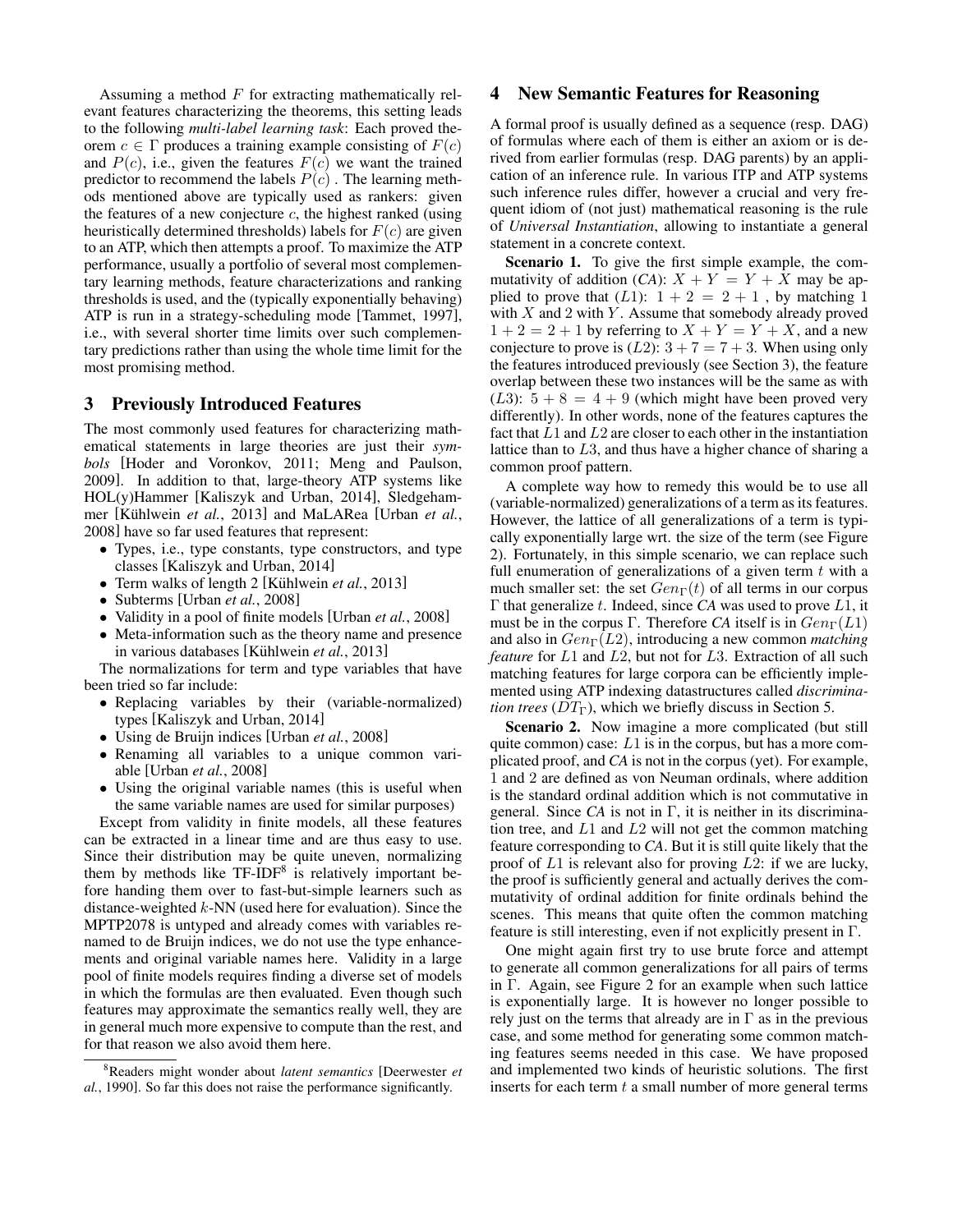

Figure 2: The lattice of least general generalization of four specific ground terms. To calculate the number  $F$  of such least general generalizations for some  $n$ , we have to count all nodes in every layer using the following equation (counting from the bottom layer to the top):  $F(n) = {n \choose 2} + {n \choose 3} + \cdots + {n \choose n-1} + {n \choose n} = \sum_{k=2}^{n}$  $\binom{n}{k}$  from which we get by the Binomial theorem:  $F(n) = 2<sup>n</sup> - n - 1$ . So many generalization cannot be effectively extracted and used as features for more than a hundred of such terms.

into  $DT_{\Gamma}$ , typically by generalizing the term only linearlymany times, see Section 5 for details. Some of such generalization methods actually corresponds to the internal nodes of  $DT_{\Gamma}$ . The second solution collects such (differently optimized) generalization nodes explicitly, using another kind of efficient ATP indexing datastructure called *substitution tree*  $(ST_{\Gamma})$ , described in more detail in Section 6 (see Figure 4). This means that just by building  $ST_\Gamma$ , we naturally obtain for each term t in  $\Gamma$  a set of (some) generalizing features of t: the set  $ST^{Anc}_{\Gamma}(t)$  of the ancestors of t in  $ST_{\Gamma}$ . Even the substitution tree however cannot (reasonably) guarantee that every two terms in Γ have there their least general generalization (lgg). Such requirement would again result in exponential size for examples such as Figure 2.

Scenario 3. Finally, what substitution trees can guarantee (and are usually used for in ATP) is efficient retrieval of all unifying terms. The easiest semantic motivation for collecting such features comes from the resolution rule, which is the basis of many ATP procedures. Given formulas  $p(X, a)$  and  $p(a, X) \implies False$ , the resolution rule derives False by unifying  $p(X, a)$  and  $p(a, X)$ . Note that the two unifying literals do not match in any direction, however they will always have a nontrivial lgg.

# 5 Discrimination Trees for Matching and Generalization Features

Selection of candidate clause-heads that unify, match, or subsume a given goal is a central operation in automated deduction. In order to perform such selection efficiently, all major theorem provers use term indexing techniques [Robinson and Voronkov, 2001]. Discrimination trees, as first implemented by [Greenbaum, 1986], index terms in a trie, which keeps single path-strings at each of the indexed terms (Figure 3 taken from [Robinson and Voronkov, 2001]). A discrimination tree can be constructed efficiently, by inserting each term in the traversal preorder. Since discrimination trees are based on path indexing, retrieval of generalizations is straightforward,



Figure 3: Discrimination Tree containing the terms  $f(g(a, *), c)$ ,  $f(g(*, b), *)$ ,  $f(g(a, b), a)$ ,  $f(g(*, c), b)$ , and  $f(*, *)$ .

but retrieval of unifiable terms is more involved.

To address Scenario 1, we create a discrimination net with all the available terms in the corpus inserted in the net. Efficient implementation is needed, since the largest mathematical corpora contain millions of terms. The result of a lookup then corresponds to first order matching. This means that all terms in the corpus that are more general than the queried one are returned. In order to extend this to generalizations that are shared between terms, but not yet in the net (Scenario 2), we do heuristic generalizations. This consists of selecting a subterm of the term and replacing it by a variable. We consider several strategies for selecting the subterms to generalize:

- repeated right-most inner-most • repeated left-most inner-most
- 
- all positions
- combinations of above (quadratic in the size of the term), including combination of the previous one with itself.

To avoid redundant generation of generalizations of terms that are already in the net, the generation of subterms and their right-most inner-most generalizations is done together. We first iterate over the term top-down, and for each subterm level we try to insert its generalizations iteratively. If a particular generalization is already present in the net, we do not compute any further generalizations, but instead proceed to the next subterm. This optimization brings the sum of feature extraction times for all formulas below 100s for the largest formal mathematical corpus available (MML1147) containing millions of terms, see Section 7 (Table 2).

# 6 Substitution Trees for Unification and Generalization Features

Substitution trees [Graf, 1995] are a term indexing technique which is based on unifiability checking, rather than simple equality tests. In order to do so, substitution trees keep substitutions in the nodes. This allows for substitution trees to be smaller than other indexing techniques. Since the traversal order is not fixed, substitution trees need to compute the common generalizations of terms during insertion.

Our implementation is using the so called *linear substitution trees* in the same way as described in [Graf, 1996; Robinson and Voronkov, 2001]. The retrieval from a substitution tree may require more backtracking steps than in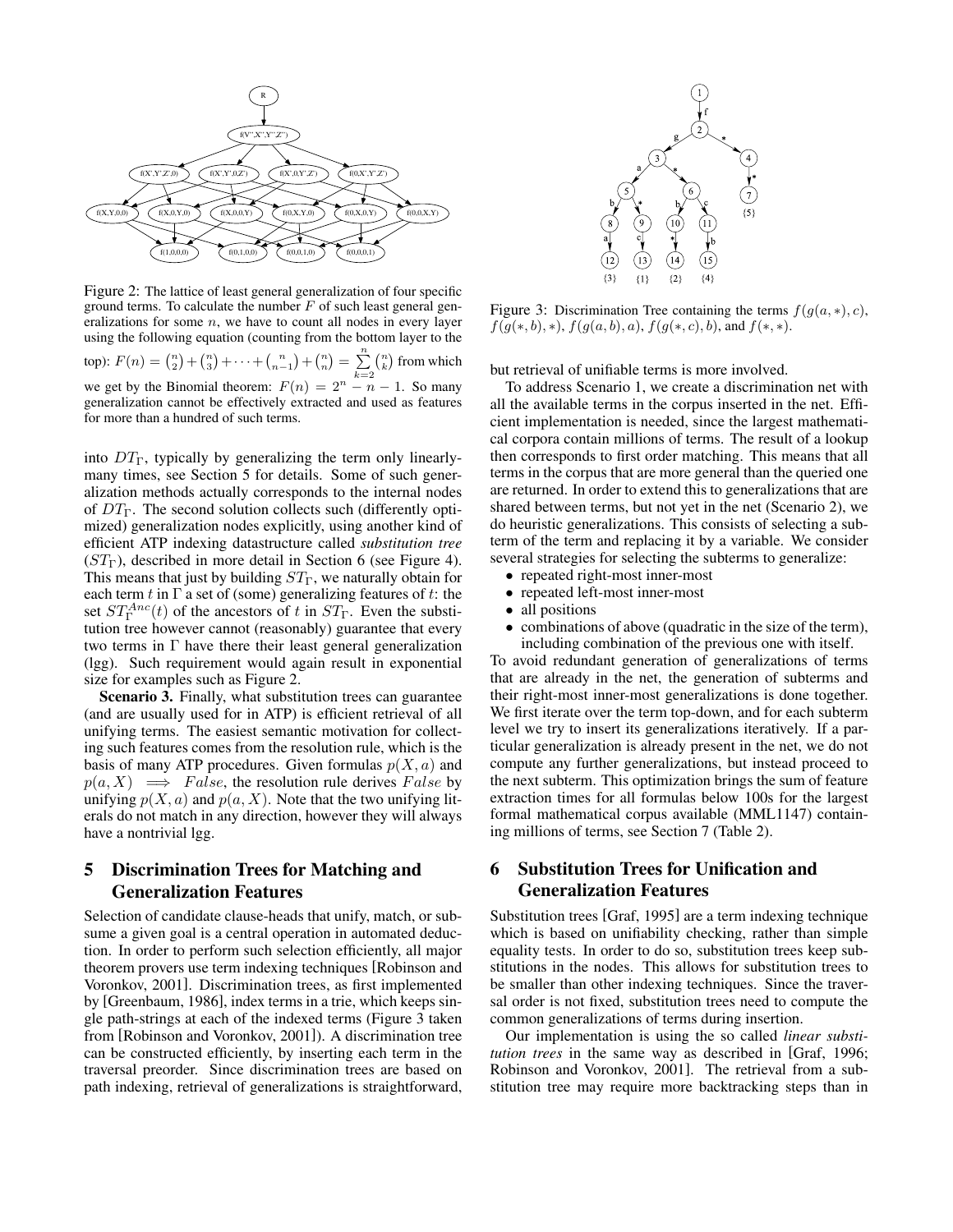

Figure 4: A substitution tree of the terms: subset(A,B), subset(a,b), subset $(a,c)$ , subset $(C,C)$ , subset $(a,a)$ . For term subset $(a,c)$  then there is a path containing the following generalized terms (from the root to the leaf): ROOT, subset(B,C), subset(a,E), subset(a,c).

| <b>Name</b>             | Description                                     |
|-------------------------|-------------------------------------------------|
| <b>SYM</b>              | Constant and function symbols                   |
| <b>TRM</b> <sub>0</sub> | Subterms, all variables unified                 |
| TRM $_{\alpha}$         | Subterms, de Bruijn normalized                  |
| $MAT \propto$           | Matching terms, no generalizations              |
| $MAT_r$                 | Repeated gener, of rightmost innermost constant |
| MAT <sub>I</sub>        | Repeated gener. of leftmost innermost constant  |
| $MAT_1$                 | Gener. of each application argument             |
| MAT <sub>2</sub>        | Gener. of each application argument pair        |
| $MAT_{++}$              | Union of all above generalizations              |
| <b>PAT</b>              | Walks in the term graph                         |
| ABS                     | Substitution tree nodes                         |
| UNI                     | All unifying terms                              |

Table 1: Summary of all the features used.

other indexing techniques, but the retrieval of unifiable terms is straightforward: it amounts to following all the paths that contain substitutions compatible with the given term. This is simpler than for example implementing unification on discrimination trees [Hoder and Voronkov, 2009].

To get interesting generalizations as features of a term  $t$ that is already inserted in the tree, we extract a path from the root to the leaf. Each node on such path represents generalization of the term  $t$  (Figure 4).

## 7 Experimental Analysis

#### Benchmark Data and Evaluation Scenario

The MPTP2078 benchmark consists of 2078 related largetheory problems (conjectures) extracted from the Mizar library. These problems contain 4494 unique formulas used as conjectures and axioms. The formulas and problems have a natural linear ordering derived from their (chronological) order of appearance in the Mizar library. As usual in such large-theory evaluations [Kaliszyk and Urban, 2014], we emulate the scenario of using AI/ATP assistance in interactive theorem proving: For each conjecture  $C$  we assume that all formulas stated earlier in the development can be used to prove C. This scenario results in *large* ATP problems that have 1877 axioms on average. Such problems are typically difficult to solve without techniques for pre-selection of the most relevant axioms (cf. Table 4).

For each conjecture  $C$  we also use its ITP (human-written) proof to extract *only the premises needed for the ITP proof* of C, i.e.,  $P(C)$ . This proof information is used in three ways: (i) to train the machine learners on all previous proofs for each conjecture  $C$ , (ii) to compare the premises predicted by such trained machine learners with the actual proof premises  $P(C)$ , and (iii) to construct the *small* ATP problem for C, which (unlike the *large* version) contains as axioms only the (few) premises  $P(C)$  – and in this way, the ATP is very significantly advised by the human author of the ITP proof.

#### Speed and Machine-Learning Performance

The features that we evaluate are summarized in Table 1. We limit the evaluation to two fast learning methods: distanceweighted  $k$ -NN and naive Bayes, however the latter performs significantly worse. Table 2 shows the numbers of features obtained on MPTP2078, the feature-extraction and learning speeds on such MPTP2078 features. To see how the feature extraction process scales, we have also tested the methods on the whole MML library (version 1147) containing 146500 formulas. Note that practically all the extraction methods scale well to this corpus (we did not run UNI, due to its size), typically taking less than 100 seconds to process the whole corpus. This means that computing the features of a new conjecture which is being proved over the (already memoryloaded) corpus will take only miliseconds. Such times are negligible in comparison with standard ATP times (seconds).

Table 3 shows the standard machine learning  $(k-NN)$  evaluation, comparing the actual (needed) ITP proof premises of each conjecture C (i.e.,  $P(C)$ ) with the predictions of the machine learners trained on all ITP proofs preceding  $C$ . The average rank of a needed premise on MPTP2078 decreases from 53.03 with the best old feature method  $TRM<sub>0</sub>$  (formulas characterized by all their subterms with all variables renamed to just one) to 43.43 with the best new method MAT<sub> $\alpha$ </sub> (using the set of all matching terms as features, without any generalizations). This is a large improvement of the standard machinelearning prediction: thanks to better features, the ranking of needed premises is improved by 22.1%. The best combination of features ( $\frac{\text{SYM}}{\text{TRM}_0|\text{MAT}_{\varnothing}|ABS}$ ) improves this to 41.97. This is a big difference for the ATP search, evaluated next.

| Method                      | 100Cover | Prec   | Recall | <b>AUC</b> | Rank  |
|-----------------------------|----------|--------|--------|------------|-------|
| MATQ                        | 0.918    | 17.711 | 234.12 | 0.9561     | 43.43 |
| $MAT_1$                     | 0.918    | 17.711 | 234.69 | 0.9557     | 43.83 |
| MAT <sub>1</sub>            | 0.918    | 17.702 | 235.04 | 0.9555     | 43.91 |
| $MAT_r$                     | 0.917    | 17.7   | 234.31 | 0.9557     | 43.84 |
| MAT <sub>2</sub>            | 0.917    | 17.708 | 235.37 | 0.9554     | 44.06 |
| ABS                         | 0.917    | 17.686 | 237.89 | 0.9542     | 44.11 |
| <b>PAT</b>                  | 0.916    | 17.64  | 235.2  | 0.9557     | 44.13 |
| $MAT_{\perp}$               | 0.916    | 17.672 | 236.31 | 0.9551     | 44.4  |
| TRM <sub>0</sub>            | 0.903    | 17.425 | 281.46 | 0.9447     | 53.03 |
| UNI                         | 0.891    | 16.822 | 257.1  | 0.9465     | 51.83 |
| <b>SYM</b>                  | 0.884    | 17.137 | 326.67 | 0.9325     | 63.21 |
| TRM $_{\alpha}$             | 0.861    | 16.801 | 378.9  | 0.9156     | 75.52 |
| $SYM$ TRMO MAT $\alpha$ ABS | 0.922    | 17.737 | 227.7  | 0.9587     | 41.97 |

Table 3: Machine Learning evaluation: 100Cover = average ratio of the proof premises present in the first 100 advised premises; Prec = precision; Recall = average number of premises needed to recall the whole training set;  $AUC = area$  under ROC curve; Rank = average rank of a proof premise. The methods are sorted by their 100Cover.

<sup>&</sup>lt;sup>9</sup>In general, we can also use ATP proofs of the previous theorems

alongside with their ITP proofs for the learning, however we will not complicate the evaluation setting here.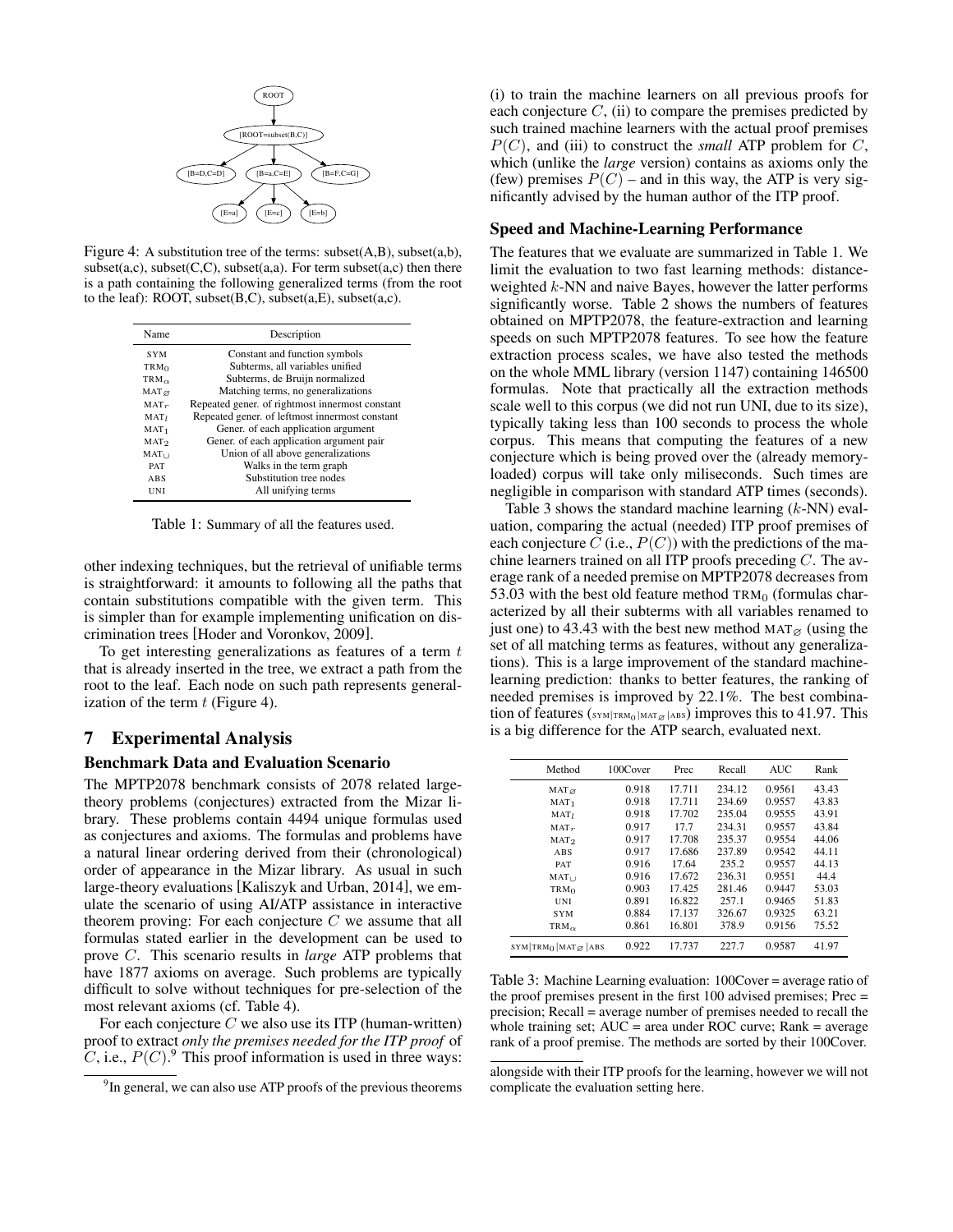| Method              | Speed (sec)     |         |         | Number of features |       | Learning and prediction (sec) |  |
|---------------------|-----------------|---------|---------|--------------------|-------|-------------------------------|--|
|                     | <b>MPTP2078</b> | MML1147 | total   | unique             | knn   | naive Bayes                   |  |
| <b>SYM</b>          | 0.25            | 10.52   | 30996   | 2603               | 0.96  | 11.80                         |  |
| $TRM_{\alpha}$      | 0.11            | 12.04   | 42685   | 10633              | 0.96  | 24.55                         |  |
| TRM <sub>0</sub>    | 0.13            | 13.31   | 35446   | 6621               | 1.01  | 16.70                         |  |
| $MAT_{\varnothing}$ | 0.71            | 38.45   | 57565   | 7334               | 1.49  | 24.06                         |  |
| $MAT_r$             | 1.09            | 71.21   | 78594   | 20455              | 1.51  | 39.01                         |  |
| MAT <sub>L</sub>    | 1.22            | 113.19  | 75868   | 17592              | 1.50  | 37.47                         |  |
| $MAT_1$             | 1.16            | 98.32   | 82052   | 23635              | 1.55  | 41.13                         |  |
| MAT <sub>2</sub>    | 5.32            | 4035.34 | 158936  | 80053              | 1.65  | 96.41                         |  |
| $MAT_{++}$          | 6.31            | 4062.83 | 180825  | 95178              | 1.71  | 112.66                        |  |
| <b>PAT</b>          | 0.34            | 64.65   | 118838  | 16226              | 2.19  | 52.56                         |  |
| ABS                 | 11              | 10800   | 56691   | 6360               | 1.67  | 23.40                         |  |
| UNI                 | 25              | N/A     | 1543161 | 6462               | 21.33 | 516.24                        |  |

Table 2: Feature numbers and learning speed on MPTP2078, and extraction speed on MPTP2078 and MML1147

### Evaluation of the Theorem-Proving Performance

First we measure the performance of unaided ATPs running for 60 seconds on the large and small versions of the problems, see Table 4. While Vampire outperforms E, particularly on the large problems, we choose E for the complete evaluation which includes premise selection, because the machine learning advice will not interact with the SInE selection heuristics [Hoder and Voronkov, 2011] used by Vampire very frequently on the large problems.

The complete evaluation then proceeds as follows. For each of the best new and old premise-selection methods we create six versions of ATP problems, by taking the topranking segments of 8, 16, 32, 64, 128, and 256 predicted premises, and we run E on such problems for 10 seconds. Each problem thus takes again at most 60 seconds altogether, allowing us to compare the results also with the 60-second unaided ATP runs on the large and small problems. Table 5 then compares the ATP performance (measured as a union of the six slices), also adding the best-performing combination of the old and new features. The best new method  $MAT_{\varnothing}$  solves 80 problems (8%) more than the best old method  $TRM_0$ , and the best-performing combination solves 103 (10%) problems more. This is getting close to the performance of E on the human-advised premises (1210 in Table 4). The behaviour of the ATP with respect to the number of premises used is depicted in Figure 5, showing even higher improvements.

| <b>ATP</b>  | E 1.8 |       |       | Vampire 2.6 | 73    |
|-------------|-------|-------|-------|-------------|-------|
| Problem set | large | small | large | small       | small |
| Proved      | 573   | 1210  | 907   | 1319        | 1065  |

Table 4: Unaided ATPs on the large and small problems.

## 8 Conclusion

We have shown that even when dealing with the largest formal corpora, one can have efficient features that encode important semantic relations and thus make the selection of relevant knowledge much more precise. The newly introduced semantic features significantly improve selection of relevant knowledge from large formal mathematical corpora.

This improvement is 22% in terms of the average predicted rank, while the combination of the new and old features helps

| Method                                  | Proved $(\% )$ | <b>Theorems</b> |
|-----------------------------------------|----------------|-----------------|
| $MAT \varnothing$                       | 54.379         | 1130            |
| $MAT_r$                                 | 54.331         | 1129            |
| MAT <sub>I</sub>                        | 54.283         | 1128            |
| <b>PAT</b>                              | 54.235         | 1127            |
| $MAT_{\perp}$                           | 53.994         | 1122            |
| MAT <sub>1</sub>                        | 53.994         | 1122            |
| MAT <sub>2</sub>                        | 53.898         | 1120            |
| ABS                                     | 53.802         | 1118            |
| TRM <sub>0</sub>                        | 50.529         | 1050            |
| UNI                                     | 50.241         | 1044            |
| <b>SYM</b>                              | 48.027         | 998             |
| TRM $_{\alpha}$                         | 43.888         | 912             |
| $SYM$ TRM <sub>O</sub> MAT $\alpha$ ABS | 55.486         | 1153            |

Table 5: E 1.8 prover on the large problems filtered by learningbased premise selection using different features. The methods are sorted by the number of theorems proved.



Figure 5: ATP (E 1.8) performance (in % of all large problems) for selected premise numbers and features.

to increase the intelligence of the advising algorithms to a level that is nearly equal to that of the human formalizers when comparing the final ATP performance. In particular, the best new method MAT<sub> $\varnothing$ </sub> proves 8% more theorems automatically than the best old method. The cost of manually producing these proofs is very high: The Flyspeck project took about 25 person-years and the Mizar library about 100–150 person-years. So the reported improvements just for these two corpora translate to 2 and 8–12 person-years respectively.

There is a large number of directions for future work, including employing such semantic features also for internal guidance in systems like MaLeCoP and in resolution/superposition ATPs, re-using their efficient termindexing datastructures.